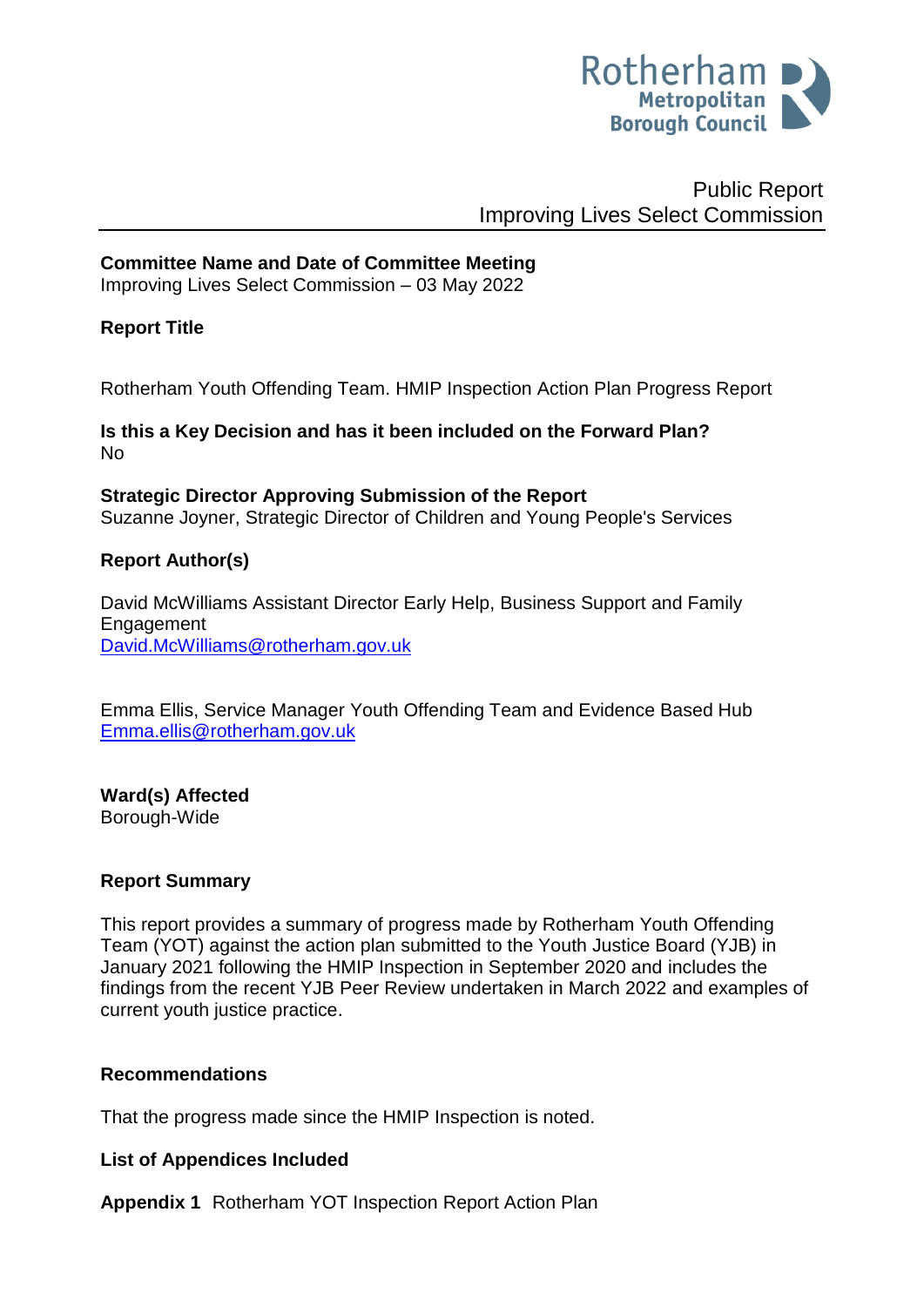### **Background Papers**

An inspection of youth offending services in Rotherham HM Inspectorate of Probation, December 2020

# **Consideration by any other Council Committee, Scrutiny or Advisory Panel**

Improving Lives Select Commission – 03 May 2022

#### **Council Approval Required**

No

# **Exempt from the Press and Public**

Yes

*An exemption for the discussion on the item "Youth Justice Practice Examples" under Paragraph 1 (Information relating to any individual.) and Paragraph 2 (Information which is likely to reveal the identity of an individual.) of Part I of Schedule 12A of the Local Government Act 1972 is requested, as this items contains sensitive information relating to individuals' involvement in the youth justice system which could disadvantage the individuals if the information was to be made public*.

*It is considered that the public interest in maintaining the exemption would outweigh the public interest in disclosing the information as the parties' interests could be prejudiced by disclosure of this personal information.*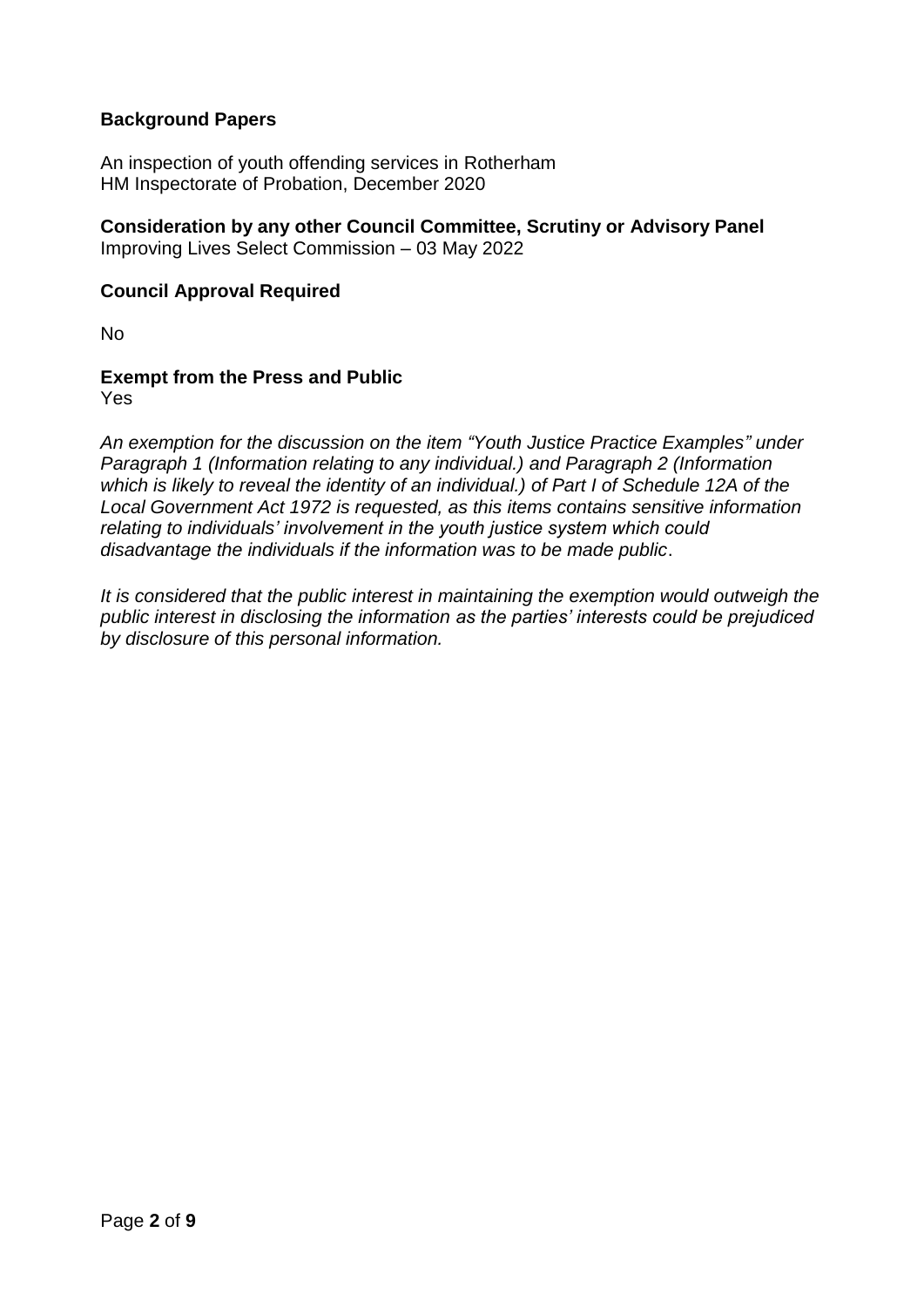#### **Rotherham Youth Offending Team. HMIP Inspection Action Plan Progress Report**

#### **1. Background**

1.1 Rotherham Youth Offending Team (YOT) were inspected by HMIP in September 2020 under the Small YOT inspection framework. Due to COVID-19 restrictions, the inspection was conducted remotely. Meetings and case interviews were arranged and facilitated using Microsoft Teams.

The Inspection report was published on 17 December 2020. The Overall judgement was Requires Improvement and HMIP report made five recommendations:

The Chair of the YOT Management Board should:

 Make sure that Board members understand the specific needs of children known to the YOT and advocate on their behalf in their own agencies.

The YOT Management Board should:

- Ensure the partnership understands the reasons for the significant number of Looked After Children known to the YOT and reviews the policies and practices of all agencies to minimise the possibility of children entering the criminal justice system unnecessarily.
- Undertake a comprehensive health needs analysis of YOT children to better understand the health provision being delivered and what needs to be developed.
- Review the quality and accessibility of education, training and employment provision for post-16-year-old children known to the service.

The YOT Service Manager should:

• Review the quality of risk of harm work and improve the effectiveness of management oversight in all cases

An Inspection Action Plan was produced in January 2021 which contained 46 actions to address the areas requiring improvement which includes actions across the partnership

1.2 At the YOT Management Board on the 12th January 2022 the Chair (DMcW) noted that it was a year and a day from when the Board submitted the Inspection Action Plan to the Youth Justice Board (YJB).

The Board noted that all 46 actions had been completed and welcomed the opportunity to further review progress by inviting a sector led, Youth Justice Peer Review.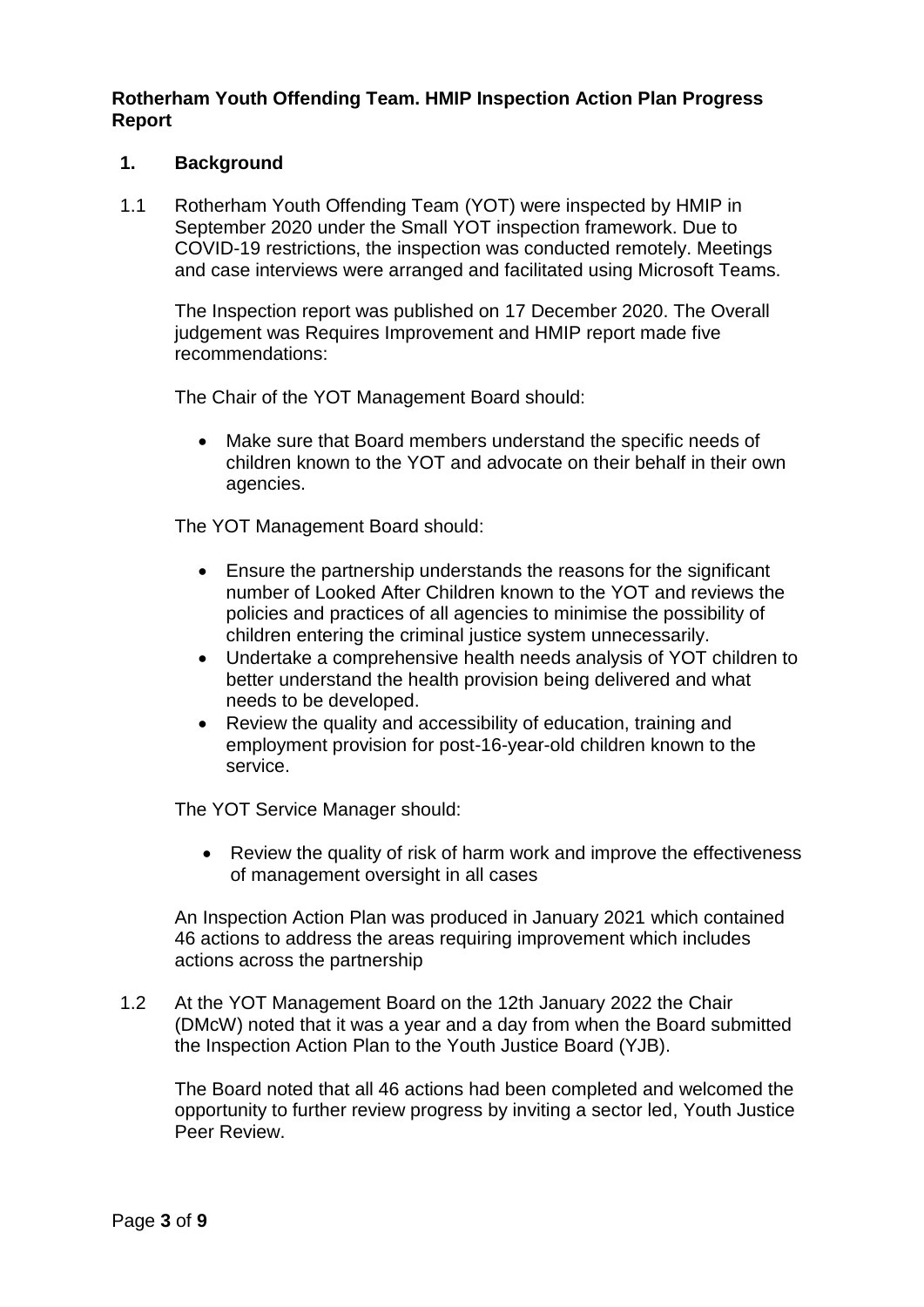1.3 The Youth Justice Peer Review (YJPR) programme operates as a tripartite agreement between the YJB in partnership with the Youth Justice Sector Improvement Partnership (YJSIP) and The Association of Youth Offending Team Managers (AYM).

The primary purpose of a YJ Peer Review is to help a YOT and its partners identify their strengths and to highlight areas for potential improvement in the current provision of youth justice services.

The Peer Review team bring sector specific expertise and operate as a 'critical friend' and to hold up a mirror to the recipient service to support them to improve local practice

YJPRs are an opportunity for YOTs and local authorities to gain a fresh perspective from peers alongside collaborative support in improving local youth justice services. It is a supportive yet challenging process, but it is not an inspection and has a very different feel.

#### **2. Key Issues**

The Rotherham Youth Offending Team was at a time of transition when the Inspection took place. Inspectors noted that '*if they had visited in six months' time they would have seen a very different YOT*.' The Management Board and staff team have been quick to respond to the inspection findings and one of the 46 actions in the inspection action plan was to commission a peer review.

# 2.1 **Rotherham YOT Peer Review 29th – 31st March 2022**

4 Key Lines of Enquiry (KLOEs) were established:

- Whether the partnership understands the needs of the YOT cohort and its role in setting the priorities for the YOT
- The role of the partnership in relation to risk management of justice involved children
- Looked after children and the disproportionate numbers in the YOT cohort
- Early help partnership working and the impact this has locally on first time entrants**.**
- 2.2 Over twenty focus groups took place over the 3 days with representation from the YOT staff team as well as YOT Management Board Members, elected members, colleagues from across the Council, Early Help, Inclusion, Education, the Virtual School, Children's Social Care, MASH, South Yorkshire Police, Voluntary & Community Sector, Housing, the Safer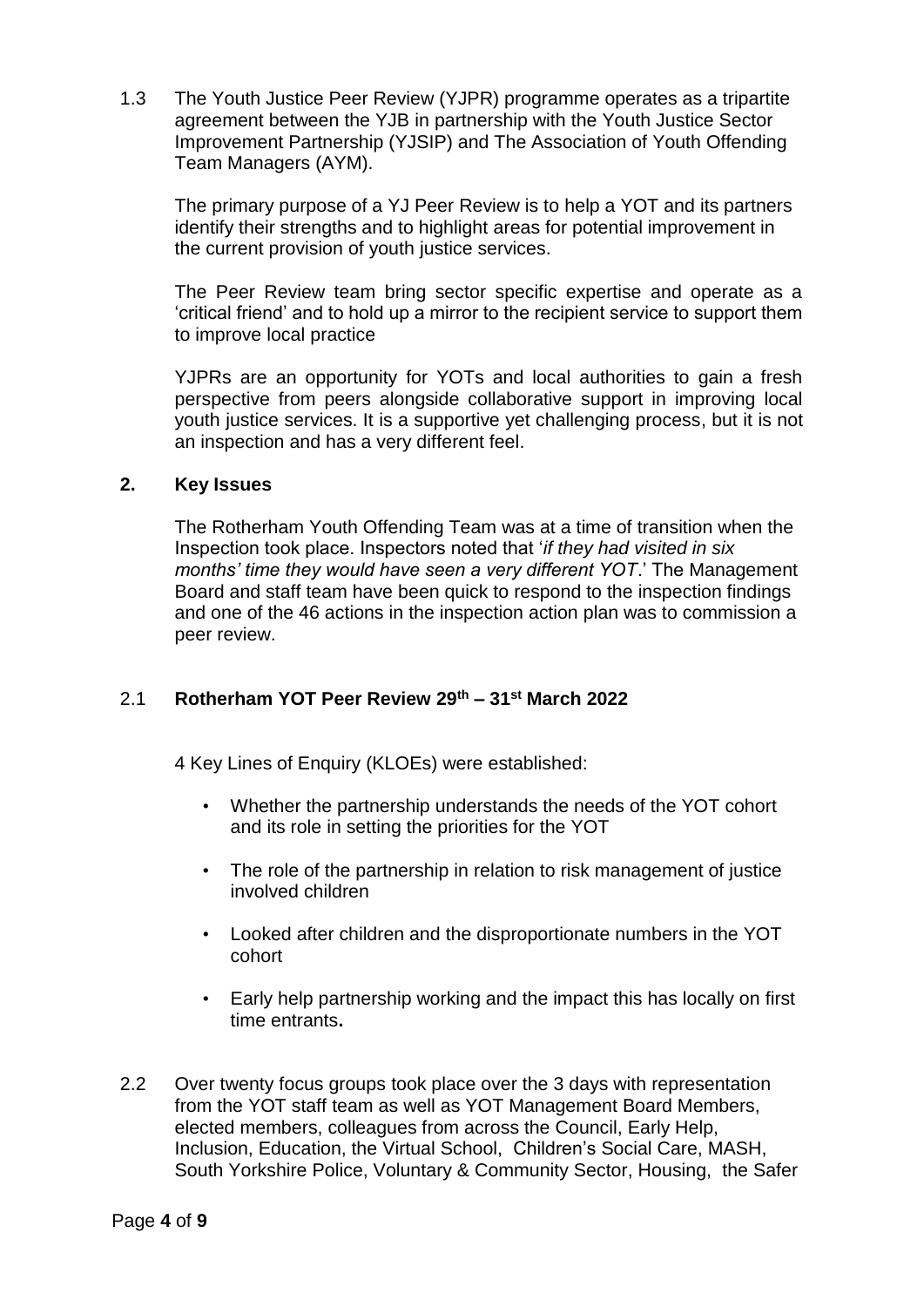Rotherham Partnership (SRP), Community Safety, the Police & Crime Commissioners office, Resettlement Consortium, Young People's CHANCE Group, Probation, Remedi, EVOLVE, the Violence Reduction Unit (VRU), Outdoor Learning, the Clinical Commissioning Group (CCG), Outreach and Engagement, Voice & Influence and SEND.

- 2.3 Across the four agreed KLOEs, the reviewers spoke of 'golden threads' which they felt were evident and consistent in their interactions with staff and partners. These included;
	- *A genuine child / young person-centred approach in Rotherham at both a strategic and operational level across all aspects of the wider youth justice system*
	- *A strong focus on early intervention and prevention in supporting the reduction of risk*
	- *Strong integration of the YOT into other operational areas such as inclusion panels, Evolve, practice leads, Out of Court decision making*
	- *Joint supervision, where Early Help and Social Care are involved with children and families.*
	- *A Culture of early intervention and keeping children out of Court*
	- *A very real and tangible, positive, innovative, and passionate 'culture'*
	- *Staff know the young people well and are passionate advocates*
	- *The CHANCE Group is exceptional and something to be proud of, along with Devon our Apprentice Youth Support Worker*
	- *Evidence of the voice of the child in shaping services*
	- *Highly impressed with engagement and commitment of the workforce*
	- *Cohesive values across organisational layers*
	- *Approachable management team and visible senior leaders*
	- *Confidence in the staffing team is evident from management and partners*
	- *Genuine partner relations at operational and strategic levels – clear shared language and mutual respect*
	- *A Child centred Board and children at the heart of decision making*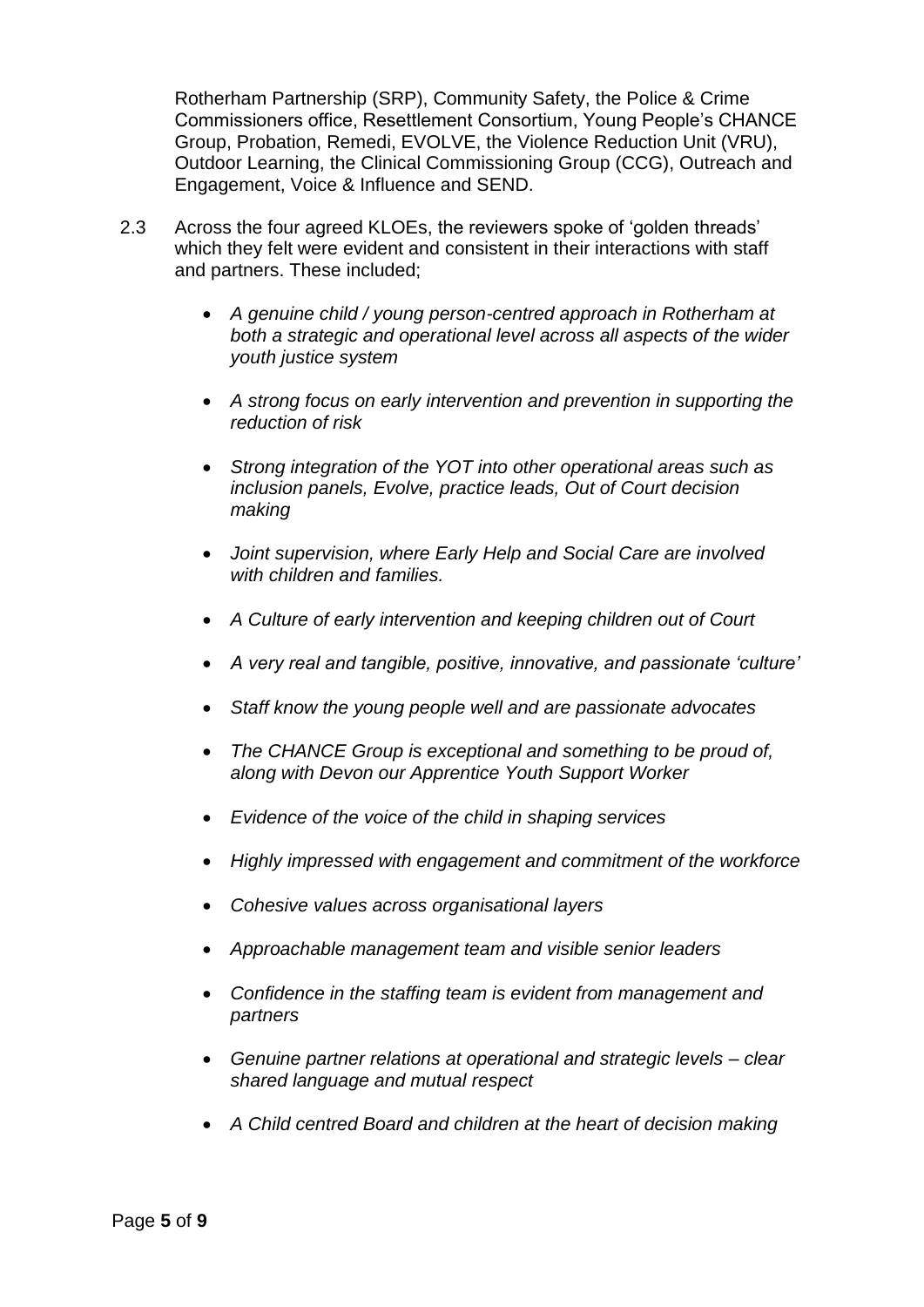*The reviewers were impressed with the strength of our relational partnerships and the role of elected members*

#### 2.4 **Areas for development**

- *Need to develop a new Vision for the partnership and priorities going forward*
- *Performance Information; not sufficiently understood or adapted to promote youth justice achievements*
- *YOT centric at the Board and needs extending into other partnership areas*
- *Need to retain a focus / good practice with resettlement and probation transitions despite low custody numbers.*
- *Embed the new LAC Protocol (Reducing unnecessary criminalisation of children) and consider where the operational monitoring of the strategy will be owned, tracked and reviewed. i.e. Corporate Parenting?*
- *Linking work around OOCD, screening and assessment to new HMIP standards issued in 2021.*
- *Health pathways do not enable expedited intervention to CYP open to YJS. Delays in assessments and interventions for YJ children.*

#### **3. Options considered and recommended proposal**

3.1 This report is for information and to provide feedback on the progress made to date on the Inspection Action Plan.

## **4. Consultation on proposal**

4.1 There are no specific proposals as the report is for information purposes, however consultation with staff, partners and young people is currently taking place as we revise our YJ Plan for 2022 and consult on a name change from Rotherham Youth Offending Team (YOT) to Rotherham Youth Justice Service (RYJS). This would also require a name change for the YOT Management Board to Rotherham Youth Justice Partnership Board. (RYJPB)

#### **5. Timetable and Accountability for Implementing this Decision**

5.1 14th -17th September 2020 – HMIP Fieldwork took place in Rotherham

14th December 2020 – YOT Management Board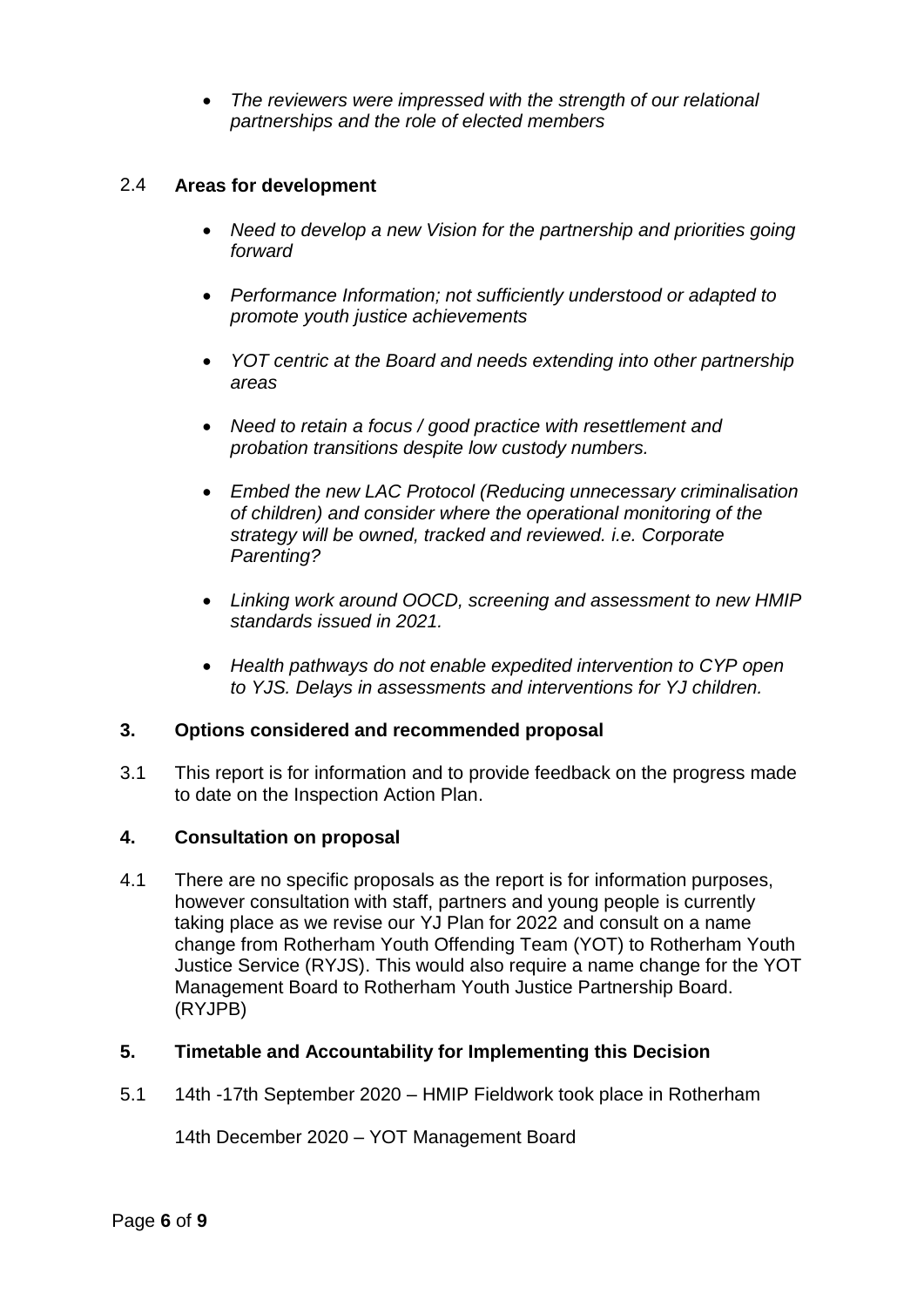- 17th December 2020 HMIP Report published
- 11th January 2021 HMIP Action plan submitted
- 19th January 2021 SLT Report
- 20th January 2021 Extraordinary YOT Board
- 26th January 2021 Improving Lives Select Commission
- 8<sup>th</sup> February 2021 Safer Rotherham Partnership
- $11<sup>th</sup>$  February 2021 CEO group
- 2<sup>nd</sup> March 2021- Corporate Parenting Panel
- 15<sup>th</sup> March 2021 YOT Management Board
- 16th September 2021 CEO's
- 21st September 2021 Improving Lives Select Commission
- 22nd September 2021 YOT Management Board
- 12<sup>th</sup> January 2022 YOT Management Board
- 10<sup>th</sup> March 2022 YOT Management Board Development Day
- 6 th April 2022 YOT Management Board
- 9<sup>th</sup> June 2022 Safer Rotherham Partnership
- 30th June 2022 Youth Justice Plan Submission deadline
- **6. Financial and Procurement Advice and Implications (to be written by the relevant Head of Finance and the Head of Procurement on behalf of s151 Officer)**
- 6.1 There are no financial implications arising from this report.
- **7. Legal Advice and Implications (to be written by Legal Officer on behalf of Assistant Director Legal Services)**
- 7.1 There are no legal implications arising from this report.
- **8. Human Resources Advice and Implications**
- 8.1 There are no HR implications arising from this report.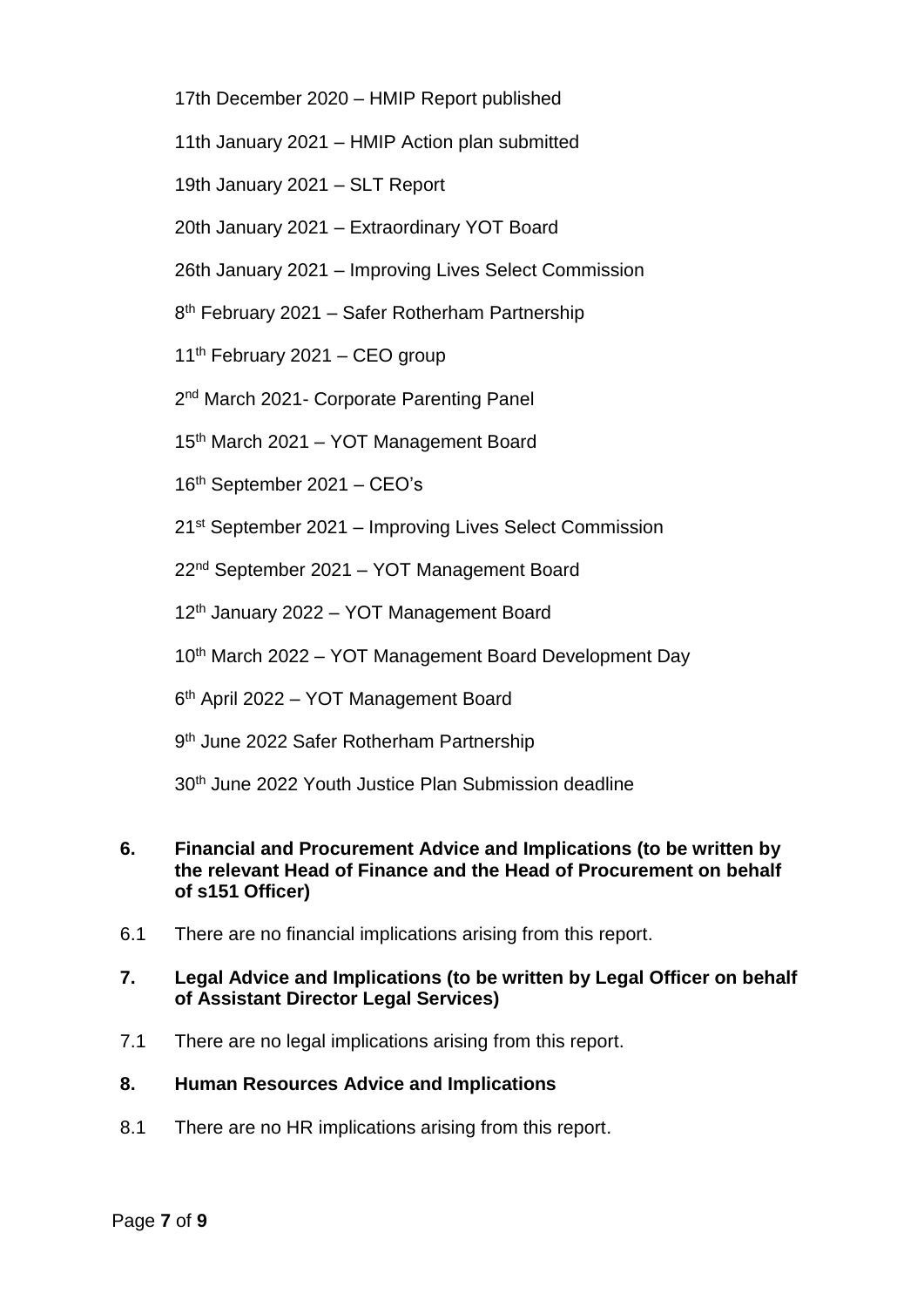### **9. Implications for Children and Young People and Vulnerable Adults**

- 9.1 This report details the improvements made to Rotherham Youth Offending Team since September 2020 which improves outcomes for children in the Youth Justice System and those diverted from entering the system in the first instance.
	- The YJ Peer review team found "*a genuine child / young personcentred approach in Rotherham at both a strategic and operational level across all aspects of the wider youth justice system, providing opportunity to young people to share their voice on their own experience in order to shape services and policies*."

#### **10. Equalities and Human Rights Advice and Implications**

10.1 There are no Equalities and Human Rights implications arising from this report.

#### **11. Implications for CO<sup>2</sup> Emissions and Climate Change**

11.1 There are no implications in relation to emissions or climate change arising from this report.

#### **12. Implications for Partners**

The statutory aim of the youth justice system is to prevent children from offending (section 37 of the Crime and Disorder Act 1998).Rotherham Youth Offending Team is governed by a partnership management board and reports to Safer Rotherham Partnership. The YJB expects local management boards to take responsibility for all aspects of YJS governance; to lead strategically across relevant partners and to ensure a high-quality service is provided to all children. Section 39 (1) of the Crime and Disorder Act 1998 requires the co-operation of the named statutory partners to form a YJS. Section 38 (1, 2) identifies the statutory partners are;

- the local authority (this should include children's social care and education)
- the police
- the probation service
- health

#### **13. Risks and Mitigation**

13.1 Inability and lack of engagement in performance management arrangements by managers and staff could lead to poor and deteriorating services for children and young people. Strong management oversight by the Service Manager and the ongoing fortnightly performance meetings mitigates this risk by holding managers and workers to account for any dips in performance and quality both at a team and at an individual child level.